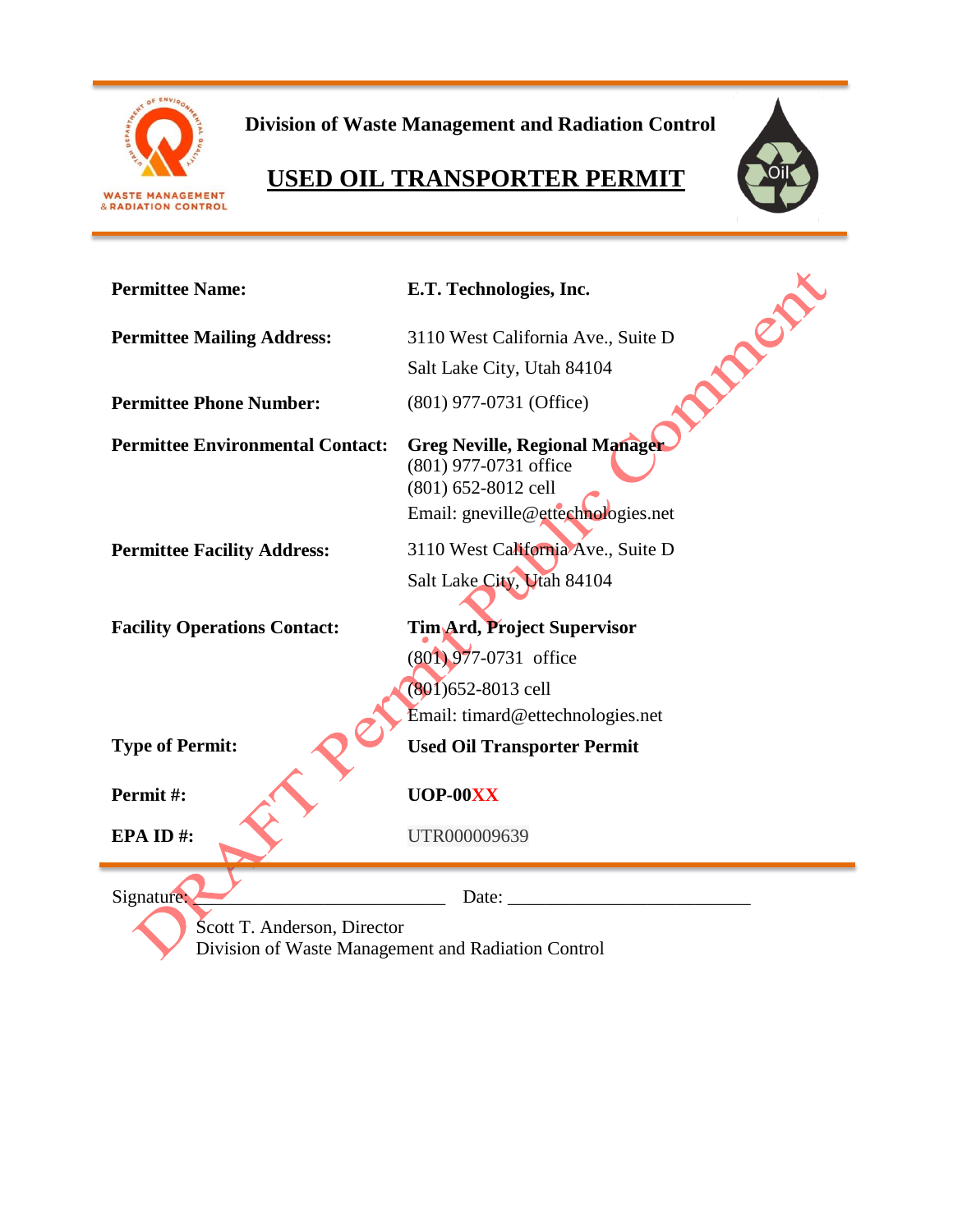## **I.A. Effect of Permit**

- I.A.1. E.T. Technologies, Inc. (hereafter referred to as "Permittee") is hereby authorized to operate as a Used Oil Transporter in accordance with all applicable requirements of R315-15 of the Utah Administrative Code (UAC) and of the Used Oil Management Act (the Act) 19-6-701 et. seq., Utah Code Annotated and this Permit.
- I.A.2. This Permit shall be effective for a term not to exceed ten years in accordance with the requirements of R315-15-15 of the Utah Administrative Code.
- I.A.3. Attachments incorporated by reference are enforceable conditions of this Permit, as are documents incorporated by reference into the attachments. Language in this Permit supersedes any conflicting language in the attachments or documents incorporated into the attachments.

#### **I.B. Permit Revocation**

I.B.1. Violation of any permit condition or failure to comply with any provision of the applicable statutes and rules may be grounds for enforcement actions, including revocation of this Permit. The Director of the Division of Waste Management and Radiation Control (Director) shall notify the Permittee in writing of his intent to revoke this Permit.

#### **I.C. Permit Modification**

- I.C.1. The Permittee may request modifications to any item or activity covered by this Permit by submitting a written permit modification request to the Director. If the Director determines the modification request is substantive, a public hearing, a 15-day public comment period or both may be required before any action on the modification request may be taken. Implementing a substantive modification prior to the Director's written approval constitutes a violation of the Permit and may be grounds for enforcement action or permit revocation.
- I.C.2. The Permittee shall notify the Director in writing of any non-substantive changes, such as changes to the contact person, within 20 days of the change.
- I.C.3. The Director may modify this Permit as necessary to protect human health and the environment, because of statutory or regulatory changes or because of operational changes affecting this Permit.

## **I.D. Spill Prevention, Emergency Controls and Maintenance**

- I.D.1. The Permittee shall maintain and operate all used oil transportation vehicles and associated equipment to minimize the possibility of fire, explosion or sudden or nonsudden release of used oil to the air, ground, soil, surface and groundwater and sewer systems.
- I.D.2. In the event of a release of used oil, the Permittee shall comply with the Emergency Controls and reporting requirements specified in R315-15-9 of the Utah Administrative Code and the Permittee's Emergency Spill Plan in Attachment 1.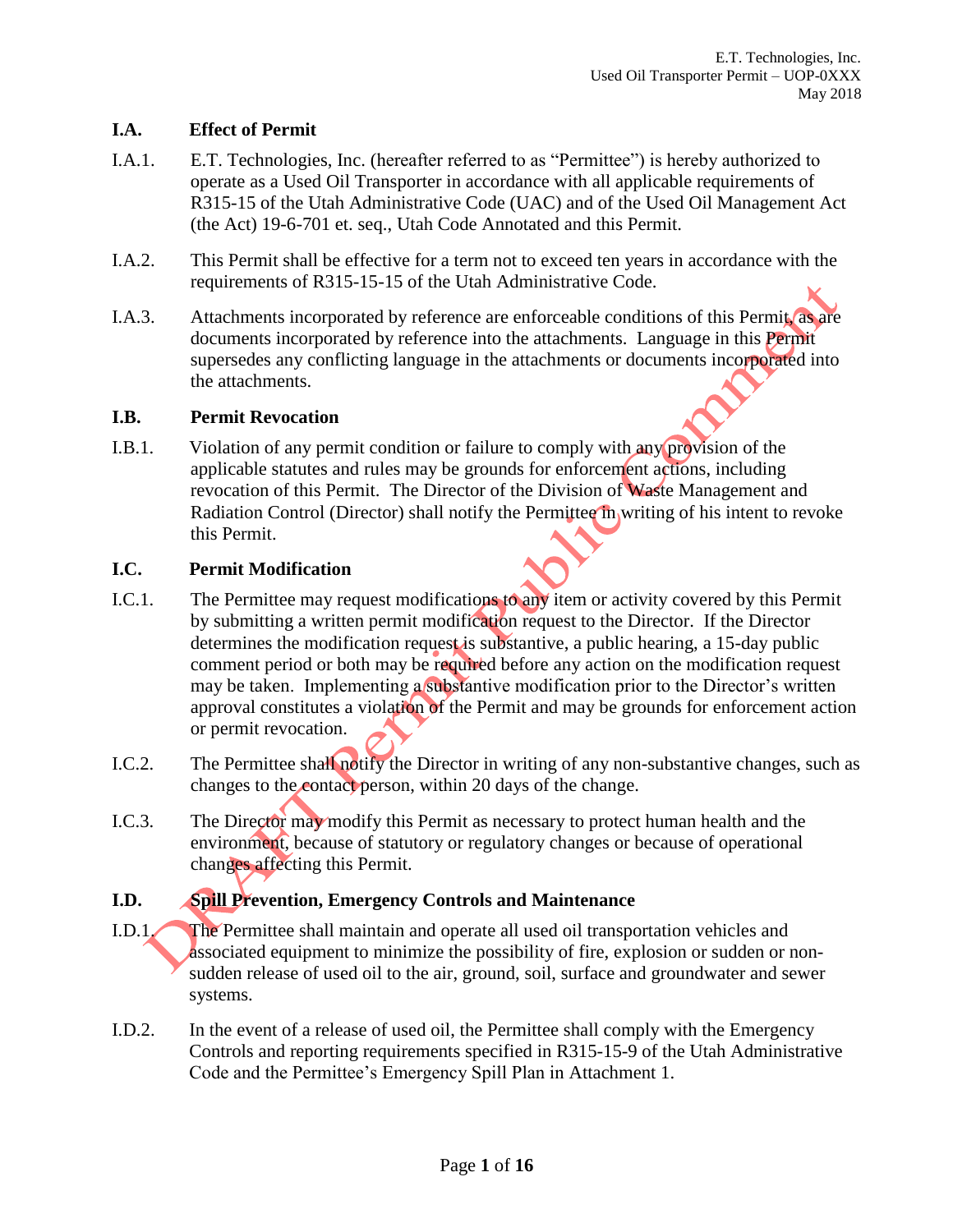#### **I.E. Record Retention**

- I.E.1. The Permittee shall maintain all applicable used oil records required by R315-15 of the Utah Administrative Code and this Permit at the Permittee's facilities located at 3110 West California Ave. Suite D, Salt Lake City, Utah 84104.
- I.E.2. All records shall be readily accessible for review by representatives of the Director. Records may be in a hard copy or electronic format. Records shall be maintained for a minimum of three years.

## **I.F. Tracking**

- I.F.1. The Permittee shall keep written transportation records for both the collection and delivery of used oil. Collection and delivery records may be a log, invoice, manifest, bill of lading or other shipping document.
- I.F.2. The collection records shall include the generator's, transporter's, transfer facility's, off specification burner's or processor's name and signature (dated upon receipt), address, volume of used oil collected and EPA identification number if applicable.
- I.F.3. The halogen content from screening tests, analytical laboratory testing or generator knowledge shall be documented on the used oil record/bill of lading at each used oil collection location prior to loading for transportation. The halogen content determination method (i.e., test or generator knowledge) shall be documented on the shipping document with the halogen concentration in accordance with Attachment 2 (Procedures for Recording Halogen Content).
- I.F.4. The Permittee shall document the PCB concentration based on analytical results of used transformer oil prior to collection and transport the record/bill of lading at each used oil collection location.
- I.F.5. The delivery records shall include the Permittee's name, address, EPA identification number, vehicle designation number, driver name, date of delivery, the volume of used oil delivered and the type of delivery (i.e., bulk oil in tankers or containerized, specifying container types and numbers).
- I.F.5.a. The used oil records shall include the receiving transfer facility's, off-specification burner's, processor's or other transporter's name and signature (dated upon receipt), address and EPA identification number.
- I.F.5.b. The Permittee shall create a new delivery record for internal transfers between the Permittee's transportation vehicles.

## **I.G. Transportation Operations**

- I.G.1. The Permittee is authorized to transport used oil and deliver the used oil to another permitted transporter, transfer facility, processor and re-refiner or used oil burner in accordance with R315-15-4.4 of the Utah Administrative Code.
- I.G.2. Transportation of oily water shall be managed as used oil if the used oil is destined to be recovered in accordance with R315-15 of the Utah Administrative Code and this Permit.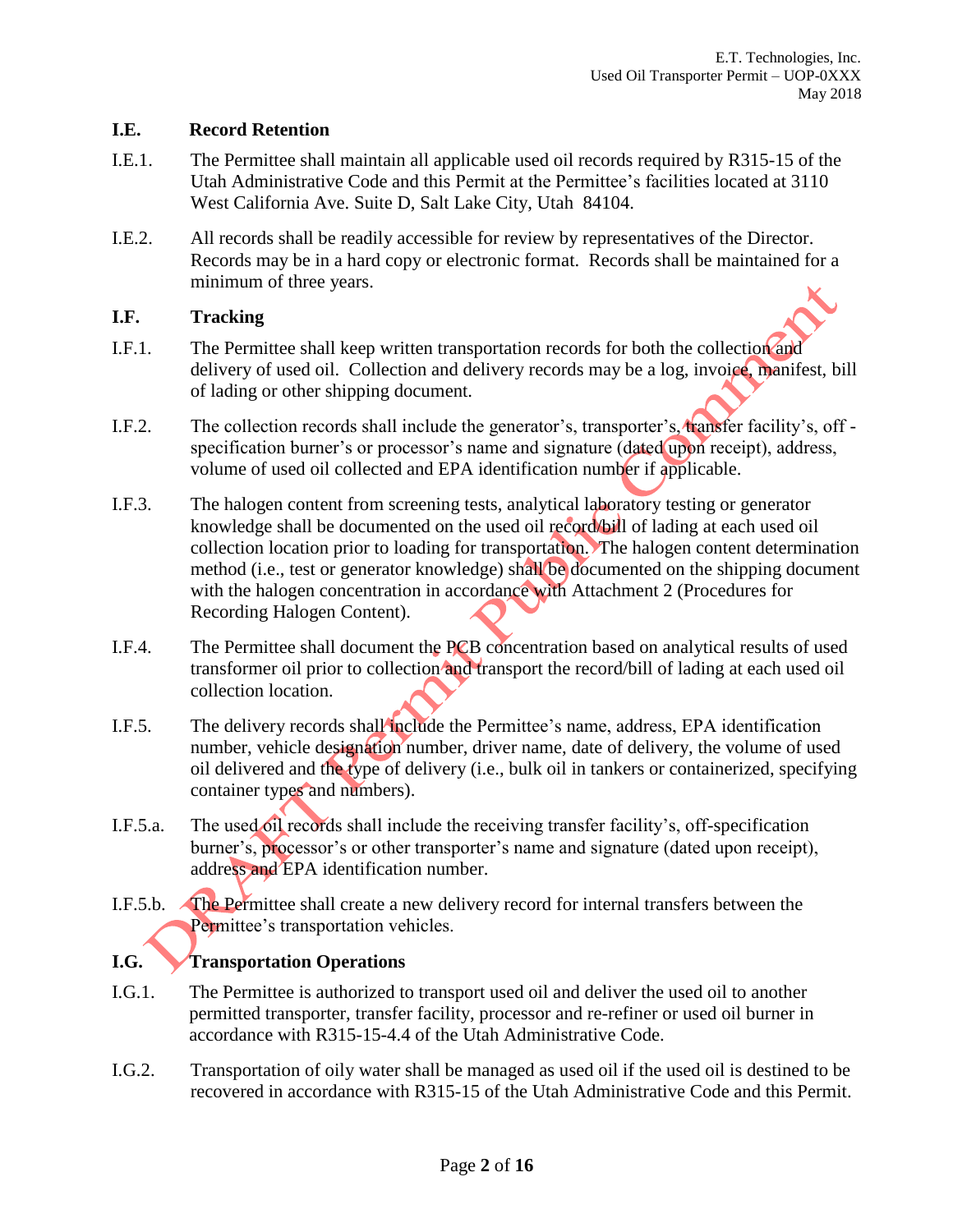- I.G.3. The Permittee shall only accept used oil or oily water subject to R315-15 of the Utah Administrative Code that has halogen concentrations less than 1,000 ppm unless rebutted in accordance with Attachment 3 (Analysis Plan) or unless the oil was generated by a Very Small Quantity Generator (VSQG) or Do-It-Yourselfer Collection Center (Type A or B).
- I.G.4. The Permittee shall comply with TSCA regulations when transporting used oil with PCB concentrations greater than or equal to 50 mg/kg.

#### **I.H. Sampling and Analysis Halogen Determination**

I.H.1. The Permittee shall follow all sampling and analytical procedures in Attachment 3 (Analysis Plan) and Attachment 4 (Sampling Procedures) when conducting used oil sampling and analytical testing to meet the requirements of R315-15 of the Utah Administrative Code and this Permit.

#### **I.I. Prohibited Waste**

- I.I.1. Used oil that has been mixed with hazardous waste as defined by R315-261 of the Utah Administrative Code or PCBs as defined by R315-301-2(53) of the Utah Administrative Code shall no longer be managed as used oil and shall be subject to applicable hazardous waste and PCB-contaminated waste rules.
- I.I.2. Used oil shall not be stored in tanks, containers or storage units that previously stored hazardous waste unless these tanks, containers and storage units have been cleaned in accordance with R315-261-7 of the Utah Administrative Code.
- I.I.3. The Permittee shall not place, manage, discard or otherwise dispose of used oil in any manner other than specified in R315-15-1.3 of the Utah Administrative Code.

## **I.J. Waste Disposal**

- I.J.1. The Permittee shall properly characterize used oil waste related material to determine if the wastes are hazardous or non-hazardous in accordance with R315-15-8 of the Utah Administrative Code and manage accordingly.
- I.J.2. The Permittee shall maintain records showing characterization, handling and disposal of waste generated.

## **I.K**. **Used Oil Storage**

- I.K.1. The Permittee shall not store used oil in Utah longer than 24 hours without first obtaining a transfer facility or processor permit for that storage location. This includes storing used oil in vehicles at loading and unloading docks and parking areas.
- I.K.2. The Permittee shall notify the Director if the 24-hour storage is exceeded due to mechanical failure of the Permittee's transportation vehicle prior to exceeding the 24 hour storage requirement.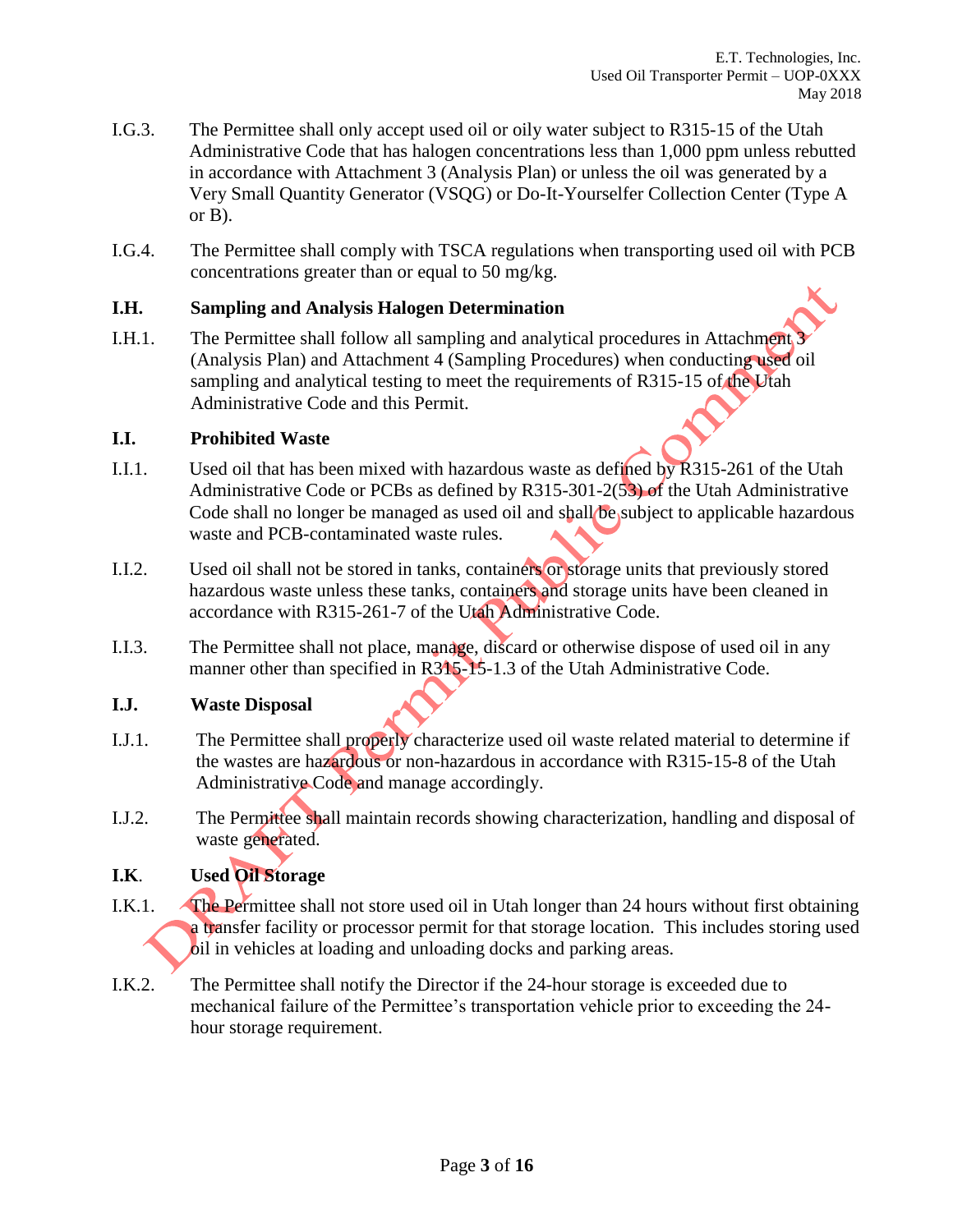#### **I.L. Liability and Financial Requirements**

- I.L.1. The Permittee shall procure and maintain general liability and sudden used oil third-party environmental pollution liability coverage for the Permittee's operations as required by R315-15-10 of the Utah Administrative Code.
- I.L.2. The Permittee shall provide documentation of financial responsibility, environmental pollution legal liability and general liability coverage annually to the Director for review and approval by March 1 of each reporting year with the Annual Report Form UO 004.
- I.L.3. The Permittee shall provide documentation of financial responsibility, environmental pollution legal liability and general liability coverage to the Director upon request.
- I.L.4. The Permittee shall notify the Director immediately of any changes to the extent and type of liability coverage in accordance with R315-15-10 of the Utah Administrative Code.

#### **I.M. Used Oil Handler Certificate**

I.M.1. In accordance with R315-15-4 of the Utah Administrative Code, the Permittee shall not operate as a used oil transporter without obtaining annually a Used Oil Handler Certificate from the Director. The Permittee shall pay a used oil handler fee, pursuant to Utah Code 63J-1-504, by December 31 of each calendar year to receive certification for the upcoming calendar year.

#### **I.N. Inspection and Inspection Access**

- I.N.1. Any duly authorized employee of the Director may, at any reasonable time and upon presentation of credentials, have access to and the right to copy any records relating to used oil and to inspect, audit or sample. The employee may also make record of the inspection by photographic, electronic, audio, video or any other reasonable means to determine compliance.
- I.N.2. An authorized employee may collect soil, groundwater or surface water samples to evaluate the facility's compliance.
- I.N.3. Failure to allow reasonable access to the property by an authorized employee may constitute "denial of access" and may be grounds for enforcement action or permit revocation.

## **I.O. Annual Report**

I.O.1. The Permittee shall prepare and submit an Annual Report to the Director by March 1 of the previous year. The Annual Report shall describe the Permittee's used oil activities in Utah and document financial assurance using the Division's Used Oil Transporter Annual Report form (UO 004) as required by R315-15-13.4 of the Utah Administrative Code.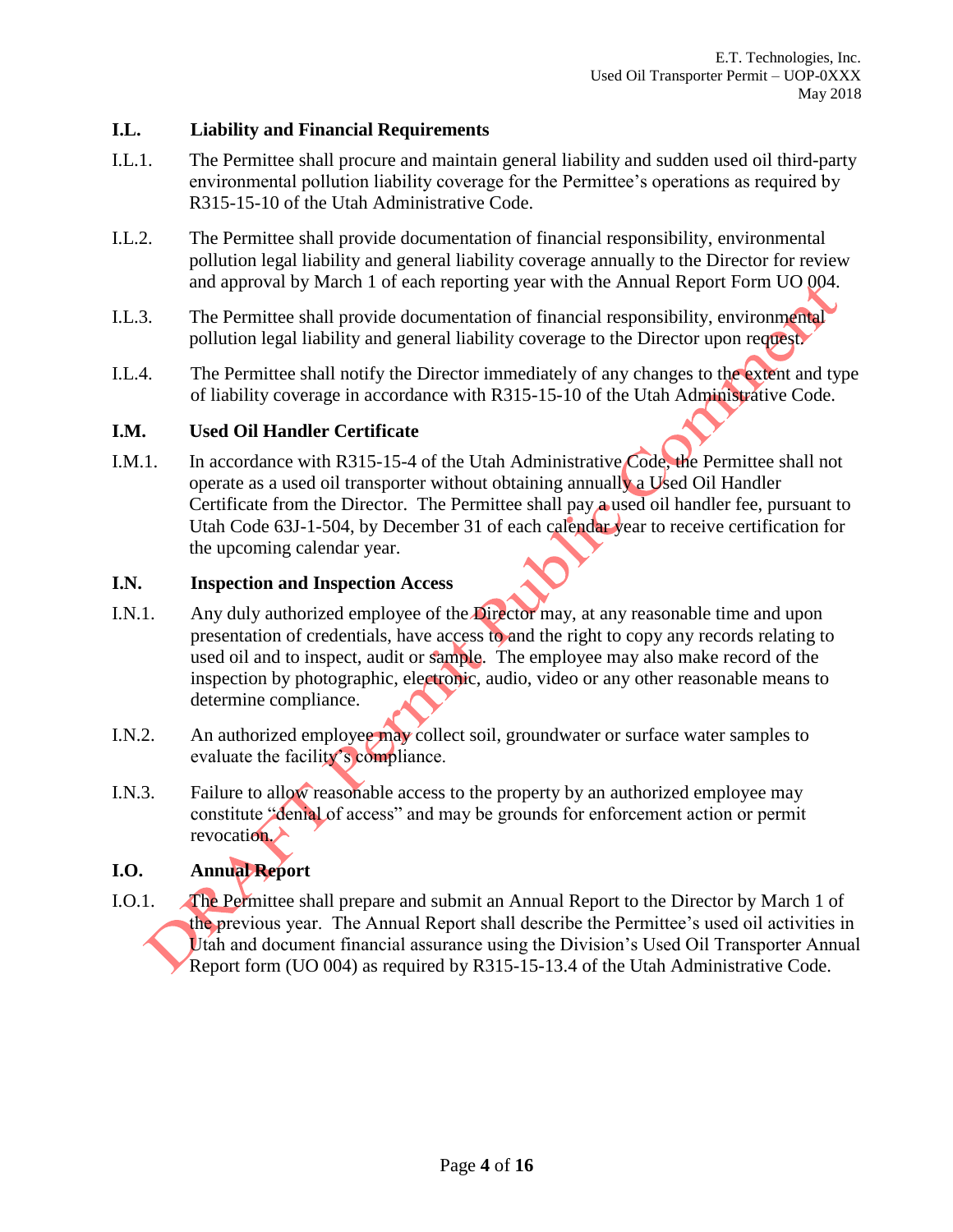## **I.P. Other Laws**

I.P.1. Nothing in this Permit shall be construed to relieve the Permittee of his obligation to comply with any Federal, State or local law.

#### **I.Q. Enforceability**

I.Q.1. Violations documented through the enforcement process pursuant to Utah Code Annotated 19-6-112 may result in penalties in accordance with R315-102 of the Utah Administrative Code.

## **I.R**. **Effective Date**

I.R.1. The permit is effective on the date of signature by the Director.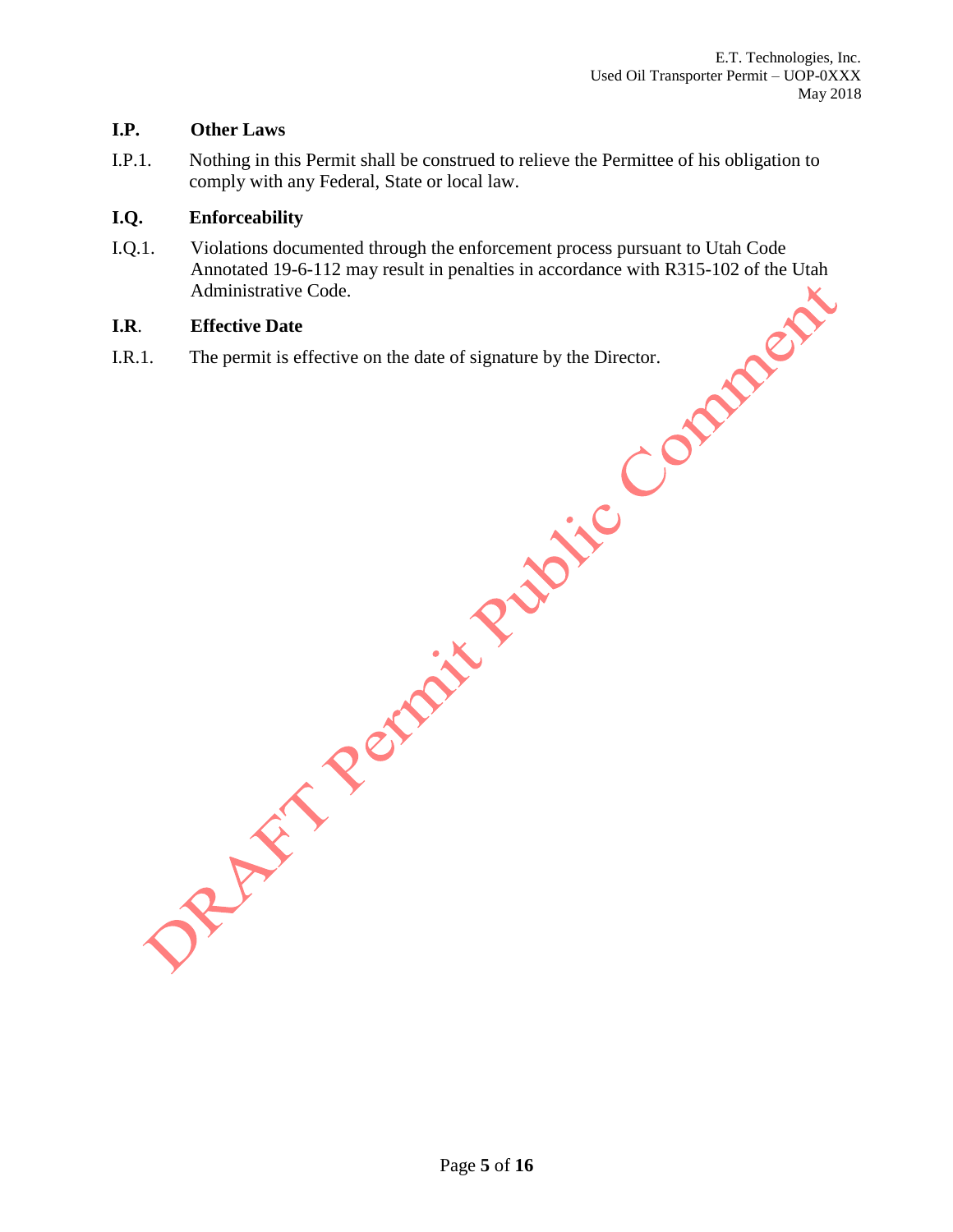## **II.A. Transport Vehicle Requirements**

II.A.1. The Permittee shall only transport used oil in the types of vehicles listed in Table II.A.

#### **Table II.A: Vehicle Description**

| <b>Type of Vehicle</b> | <b>Used Oil Capacity (gallons)</b> |
|------------------------|------------------------------------|
| Vacuum Truck           | 1500 gallons                       |
| Pickup Trucks          | 600 gallons                        |

- II.A.2. All bulk used oil transport vehicles operated by the Permittee shall have the words "USED OIL" on both sides of the transport vehicle in a contrasting color that is distinguishable from the background color and at least three inches tall. These designations shall be in place at all times the transport vehicle is transporting or storing used oil. Individual containers of used oil shall be labeled "Used Oil".
- II.A.3. All Permittee's vehicles which transport used oil shall have a copy of the Permittee's Emergency Spill Plan (Attachment 1) maintained in the vehicle at all times.
- II.A.4. The Permittee shall maintain Emergency Spill Cleanup materials in all vehicles used to transport used oil as specified in Attachment 1 (Emergency Spill Plan) of this Permit.

#### **II.B. Used Oil Loading and Unloading Requirements**

- II.B.1. The Permittee shall determine if the halogen content is less than 1,000 ppm prior to loading the used oil in accordance with Attachment 3 (Analysis Plan). The result shall be recorded on the transportation document (e.g., bill of lading).
- II.B.2. The Permittee shall secure the vehicle by positioning wheel chocks and applying the emergency brakes before loading or unloading used oil.
- II.B.3. The Permittee shall inspect all used oil collection equipment, if applicable (e.g., vehicles and associated pumping equipment) for any damage prior to use.
- II.B.4. The Permittee shall place buckets or other containers under piping connections to collect drips of used oil during loading and unloading operations.
- II.B.5. The Permittee shall ensure the amount of used oil to be loaded into the transport vehicle will not exceed the carrying capacity. The Permittee shall utilize a calibrated gauging instrument to measure used oil volume in each collection vehicle/tanker.
- II.B.6. The Permittee is not authorized to transfer used oil to or from rail cars.

## **II.C. Used Oil Sampling and Analysis**

II.C.1. The Permittee shall determine the halogen concentration and PCB concentration, if applicable, prior to acceptance of the used oil as required in this Permit and Attachment 3 (Analysis Plan)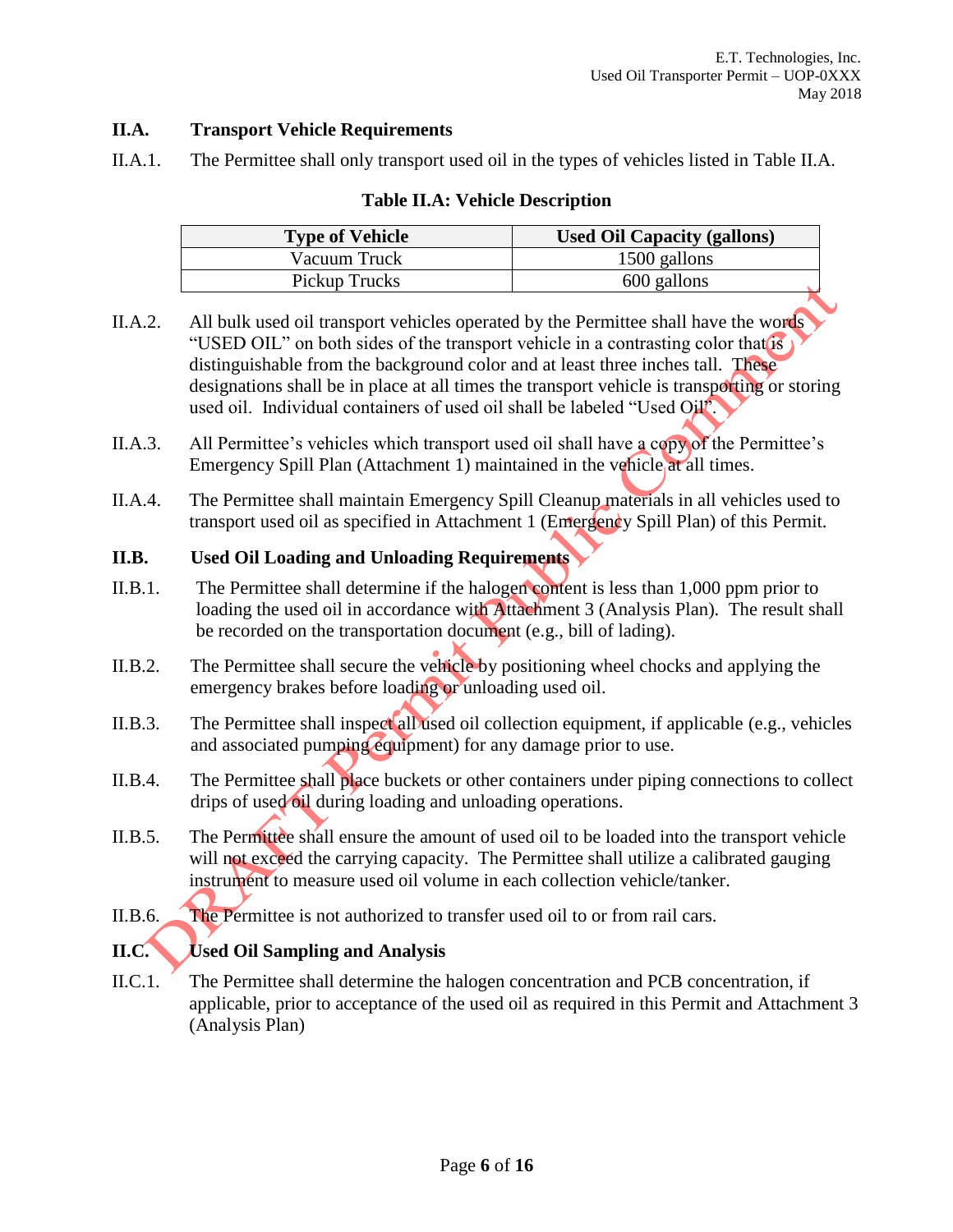## **II.D. Rebuttable Presumption**

- II.D.1. Used oil with total halogen concentrations greater than 1,000 mg/kg (ppm) is presumed to have been mixed with a hazardous waste and shall be managed as a hazardous waste unless the Permittee successfully rebuts the presumption.
- II.D.2 Used oil with halogen concentrations between 1,000 ppm and 4,000 ppm may be accepted for transport, if the Permittee rebuts the hazardous waste presumption or has analytical data documentation from a prior used oil handler that the used oil is not a hazardous waste or if the used oil is solely from a Very Small Quantity Generators' (VSQG) or is DIYer used oil from a collection center. The Permittee shall attach any analytical results used to rebut the hazardous waste presumption to the shipping documents.
- II.D.3. The Permittee may rebut the hazardous waste presumption in accordance with R315-15- 4.5 of the Utah Administrative Code if the Permittee can demonstrate that the halogens in the used oil originated from sources other than halogenated hazardous constituents listed in Appendix VIII of 40 CFR 261.
- II.D.4. If the additional testing shows that used oil has been mixed with a listed hazardous waste described in R315-261 of the Utah Administrative Code, the mixture is subject to regulation as a hazardous waste if the concentration of any individual compound listed in R315-261 Appendix VIII is greater than or equal to 100 mg/kg (ppm).
- II.D.5. The rebuttable presumption does not apply to metalworking oils/fluids containing chlorinated paraffins if they are processed through a tolling arrangement as described in R315-15-2.5(c) of the Utah Administrative Code to reclaim metalworking oils/fluids. The rebuttable presumption does apply to metalworking oils/fluids if such oils/fluids are recycled in any other manner or disposed.
- II.D.6. The rebuttable presumption does not apply to used oils contaminated with chlorofluorocarbons (CFCs) removed from refrigeration units if the CFCs are destined for reclamation. The rebuttable presumption does apply to used oils contaminated with CFCs that have been mixed with used oil from sources other than refrigeration units.

## **II.E. Used Oil Training**

- II.E.1. The Permittee shall train handlers of used oil in accordance with R315-15-4 of the Utah Administrative Code and the requirements of this Permit. New employees may not manage or process used oil without a trained employee present until used oil training is completed.
- II.E.2. The Permittee shall document that employees are trained in the identification of used oil, recordkeeping requirements, emergency spill plan and facility used oil procedures for handling, transporting, sample collection, halogen screening and laboratory analytical methods, rebuttable presumption testing, and the appropriate use of "generator knowledge" when determining the halogen content of used oil
- II.E.3. Employees collecting and performing field halogen testing shall be trained and demonstrate competence in collecting a representative used oil sample and testing for halogens using a CLOR-D-TECT<sup>®</sup> kit prior to fieldwork.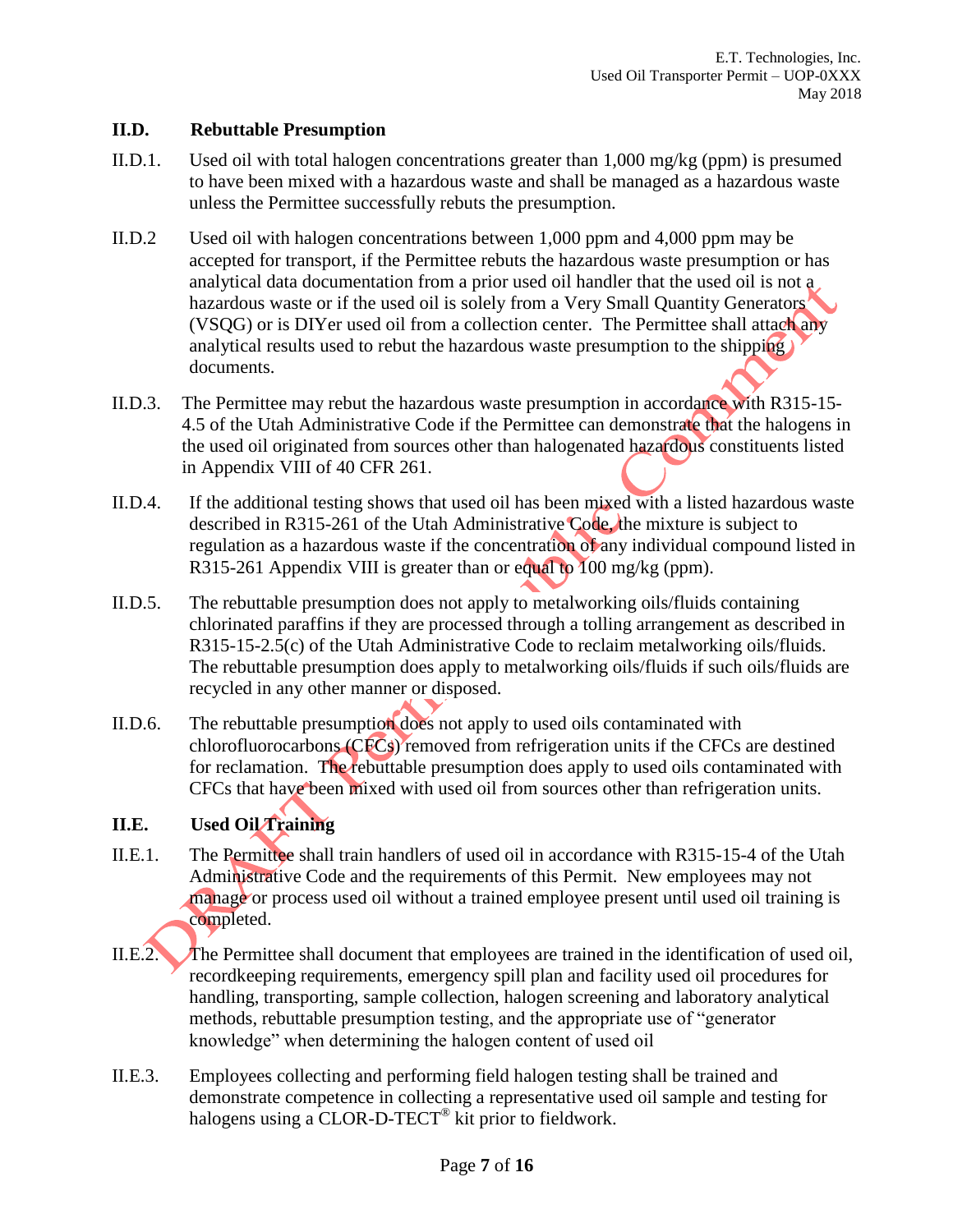- II.E.4. The Permittee shall provide, at a minimum, an annual used oil training refresher course for employees handling used oil. Additional training is required if the Permittee changes used oil handling procedures or this Permit is modified.
- II.E.5. The Permittee shall keep training records for each employee for a minimum of three years. Employees and supervisors shall sign and date training attendance sheets to document class attendance.

#### **II.F. Spill Response, Remediation, and Reporting**

- II.F.1. In accordance with R315-15-9.1(a) of the Utah Administrative Code, the person responsible for the spill shall immediately take appropriate action to minimize the threat to human health and the environment and notify the DEQ Hotline at  $(801)$  536-4123 if the spill is greater than 25 gallons or for smaller spills that pose threat to human health or the environment.
- II.F.2. Responders shall take action to prevent spill from spreading by utilizing absorbent, booms, pads, rags, etc. (Attachment 1- Emergency Spill Plan).
- II.F.3. Once the material is containerized, a waste determination shall be made to determine the material's disposition.
- II.F.4. The Permittee is responsible for the material release and shall recover oil and remediate any residue from the impacted soils, water, or other property, or take any other actions as required by the Director until there is no longer a hazard to human health or the environment.
- II.F.5. All costs associated with the cleanup shall be at the expense of the Permittee.
- II.F.6. Vehicle spill kits shall contain, at a minimum, the equipment listed in Attachment 1 (Emergency Spill Plan) of this Permit and shall be checked daily prior to collection activities.
- II.F.7. The Permittee shall report all relevant information, including the amount of waste generated from cleanup efforts, the characterization of the waste (i.e. hazardous or nonhazardous), final waste determination, and disposal records. The report shall also include actions taken by the Permittee to prevent future spills.
- II.F.8. An air, rail, highway or water transporter who has discharged used oil shall give notice, if required by 49 CFR 171.15, to the National Response Center at http://nrc.uscg.mil/nrchp.html, (800) 424-8802. In addition to the notification above, a written report, as required in 49 CFR 171.16, shall be presented to the Director, Office of Hazardous Materials Regulations, Materials Transportation Bureau located in Washington, D.C., 20590.
- II.F.9. In accordance with R315-15-9.4 of the Utah Administrative Code, the Permittee shall submit to the Director a written report within 15 days of any reportable release of used oil.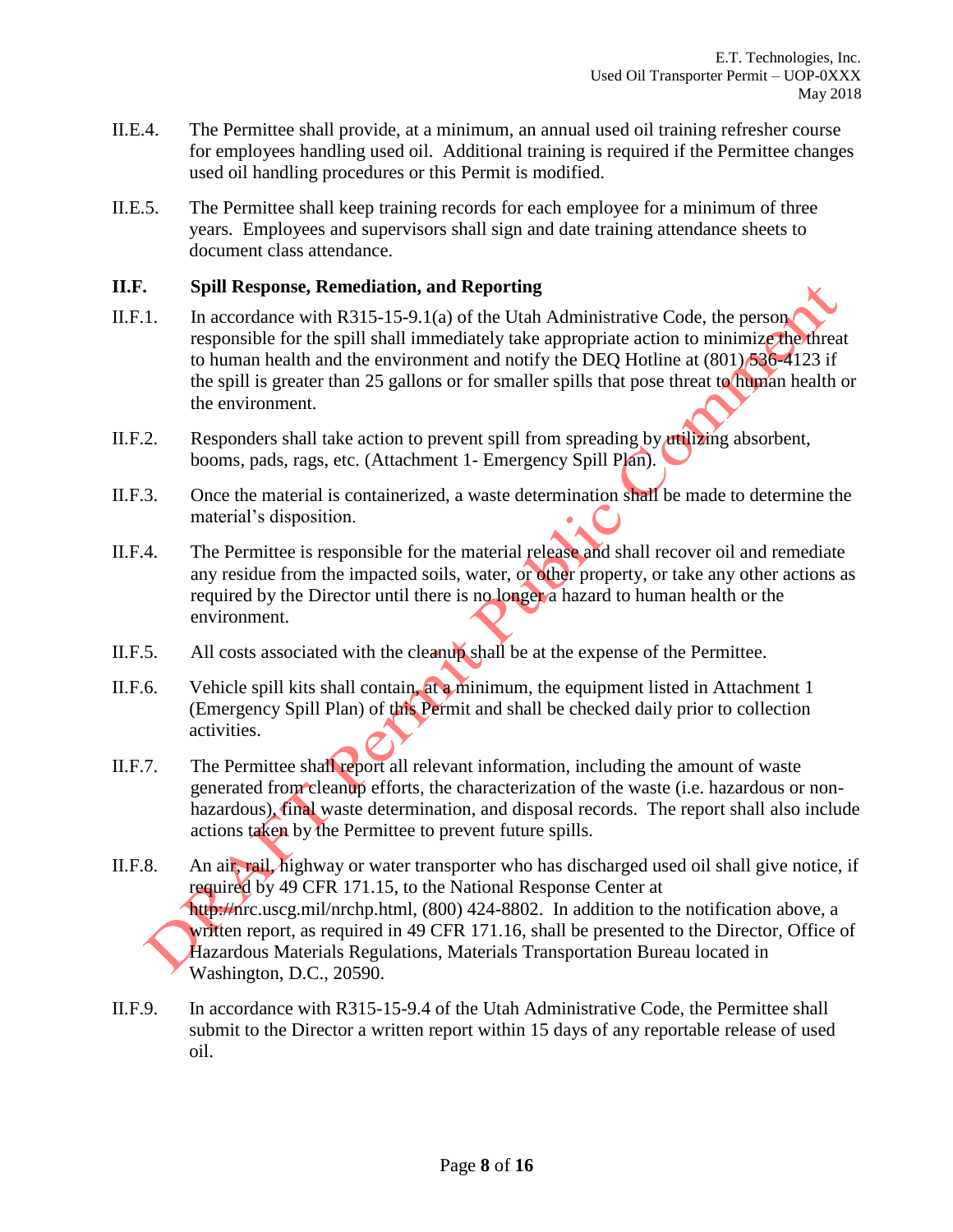## **Emergency Spill Plan**

## **General Procedures**

In the event of a release of used oil, the E.T. Technologies, Inc. employee will immediately take the following appropriate actions to contain and minimize the spill and the threat to life, health, environment and property:

- 1. The E.T. Technologies, Inc. employee will attempt to control or stop the leak if it can be done safely.
- 2. Use absorbent material, booms, spill pads and dirt dams and dikes if necessary to control the material. If possible, keep spilled material out of storm drains and open waterways.
- 3. Contact 911 emergency responders if needed.
- 4. Contact his supervisor.
- 5. If necessary, the supervisor will contact an authorized waste remediation company for assistance with the clean- up.
- 6. Used oil spills exceeding 25 gallons, or that pose a risk to human health and the environment, shall be reported E.T. Technologies, Inc. management, and to the Utah Department of Environmental Quality and any other applicable regulatory agency immediately after containment of the spill (Table 1).

## **Table: 1: Regulatory Agency Notification Numbers**

| <b>Regulatory Agency</b>                                     | <b>Contact Phone Number</b>          |
|--------------------------------------------------------------|--------------------------------------|
| <b>National Response Center</b>                              | $(800)$ 424-8802 or $(202)$ 426-2675 |
| Utah Department of Environmental Quality<br>(within 24 hrs.) | $(801)$ 536-4123                     |
| Utah State Highway Patrol                                    | $(801)$ 538-3400                     |

- 7. The following information shall be provided by telephone to the Utah State Department of Environmental Quality's', 24-hour answering service at (801) 536-4123:
	- a. Name, telephone number and address of parties responsible for the release.
	- b. Name, title and telephone number of individual reporting.
	- c. Time and date of the release.
	- d. Location of the release, as specific as possible including nearest town, city, highway or waterway.
	- e. Description of released material found on the manifest or shipping document, along with the amount of material released.
	- f. Cause of the release.
	- g. Possible hazards to human health or the environment and the emergency action taken to minimize the threat.
	- h. The extent of injury, if any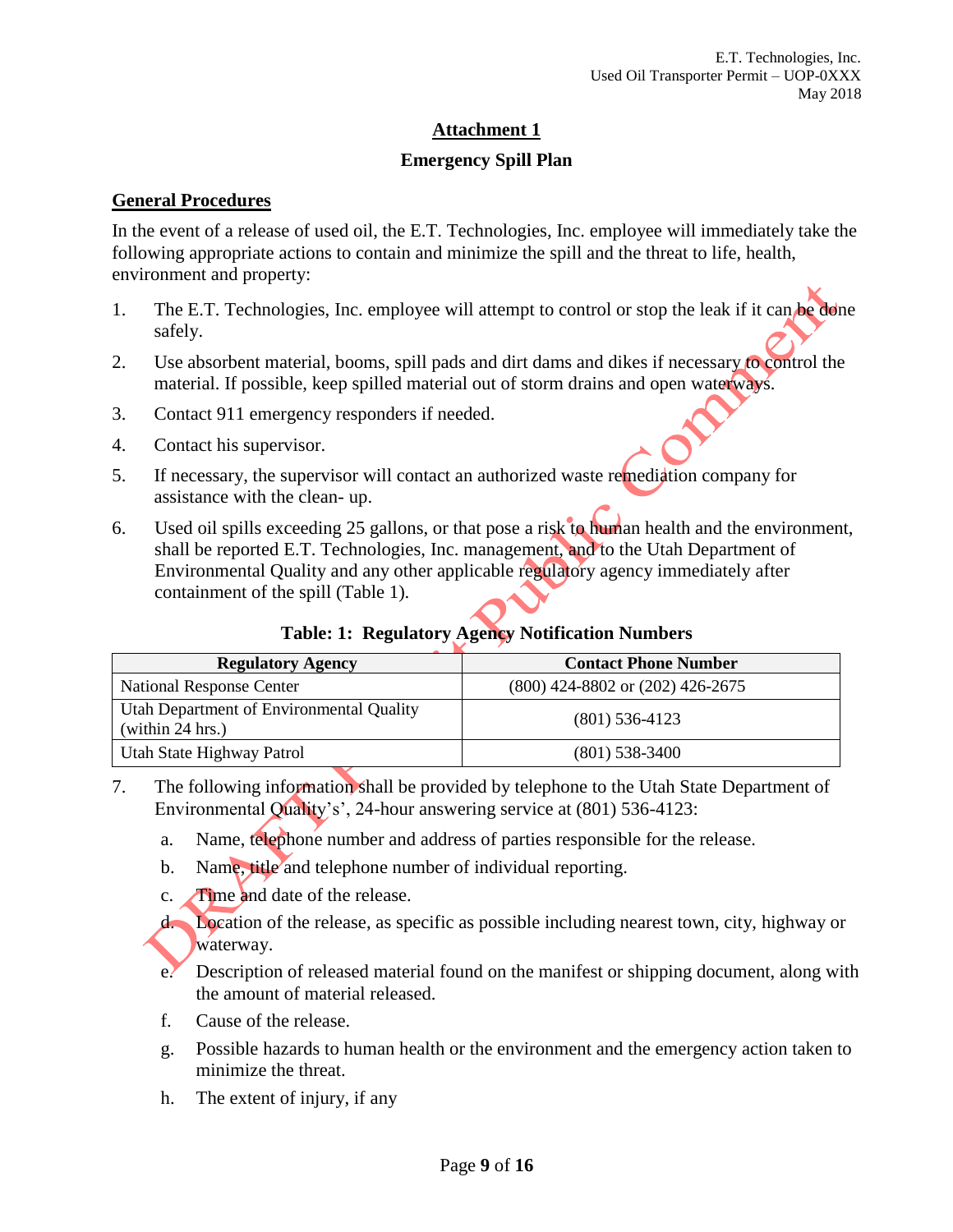- 8. If a spill occurs on a highway or railway, employees should immediately stop the release if possible, secure the scene and contain the spill. E.T. Technologies, Inc. shall give notice, if required by 49 CFR 171.15 to the National Response Center (Table 1). The Utah State Highway Patrol (Table 1) shall be contacted if the spill restricts a public road.
- 9. A spill report of used oil spills exceeding 25 gallons, or that pose a risk to human health and the environment, shall be submitted to the Division of Waste Management and Radiation Control within 15 days of the spill in accordance with R315-15-9.1.
- 10. The driver/employee shall immediately notify their E.T. Technologies, Inc. supervisor of reportable spills. If after hours, initial notification is to be made to the 24-hour emergency contacts in Table 2 below. If there are, injuries to personnel/public or the spill will require additional emergency responders to contain then all 911 to request help. The discharge notification form is included in this spill plan shall be completed by the operator after containment of the used oil, notification to emergency responders (if applicable) and E.T. Technologies, Inc. management.

| <b>Contact Person</b> | Title                     | <b>Contact Information</b>         |  |
|-----------------------|---------------------------|------------------------------------|--|
|                       |                           | $(801)$ 977-0731 office            |  |
| Greg Neville          | <b>Emergency Response</b> | $(801)$ 652-8012 cell              |  |
|                       |                           | Email: gneville@ettechnologies.net |  |
| Fire Response         | <b>NA</b>                 | 911                                |  |

|  |  | <b>Table: 2: Emergency Contacts List</b> |  |
|--|--|------------------------------------------|--|
|--|--|------------------------------------------|--|

11. The transporter shall maintain absorbents and equipment to contain a leaking containers and spills. At a minimum each used oil transporter spill kit shall contain the items listed in Table 3.

## **Table 3: Spill Equipment Inventory for Transporter**

| <b>Equipment Description</b>                                                     | Quantity         |  |
|----------------------------------------------------------------------------------|------------------|--|
| Shovel / Broom                                                                   | 1 each           |  |
| <b>Buckets</b>                                                                   | ∍                |  |
| Spill Absorbent Pads                                                             | 10               |  |
| <b>Granulated Absorbent</b>                                                      | $2 \text{ ft}^3$ |  |
| Absorbent Boom/oil sock                                                          |                  |  |
| Used Oil Emergency Controls -Spill Plan with Emergency<br><b>Contact Numbers</b> |                  |  |
| First Aid Kit and Fire Extinguisher                                              | 1 each           |  |

12. Employees are exempted from reporting de minimis drips to management that are immediately cleaned up by the responsible employee.

The E.T Technologies, Inc. supervisor shall be responsible to initiate and complete any reporting and notification to the required Federal, State and local agencies.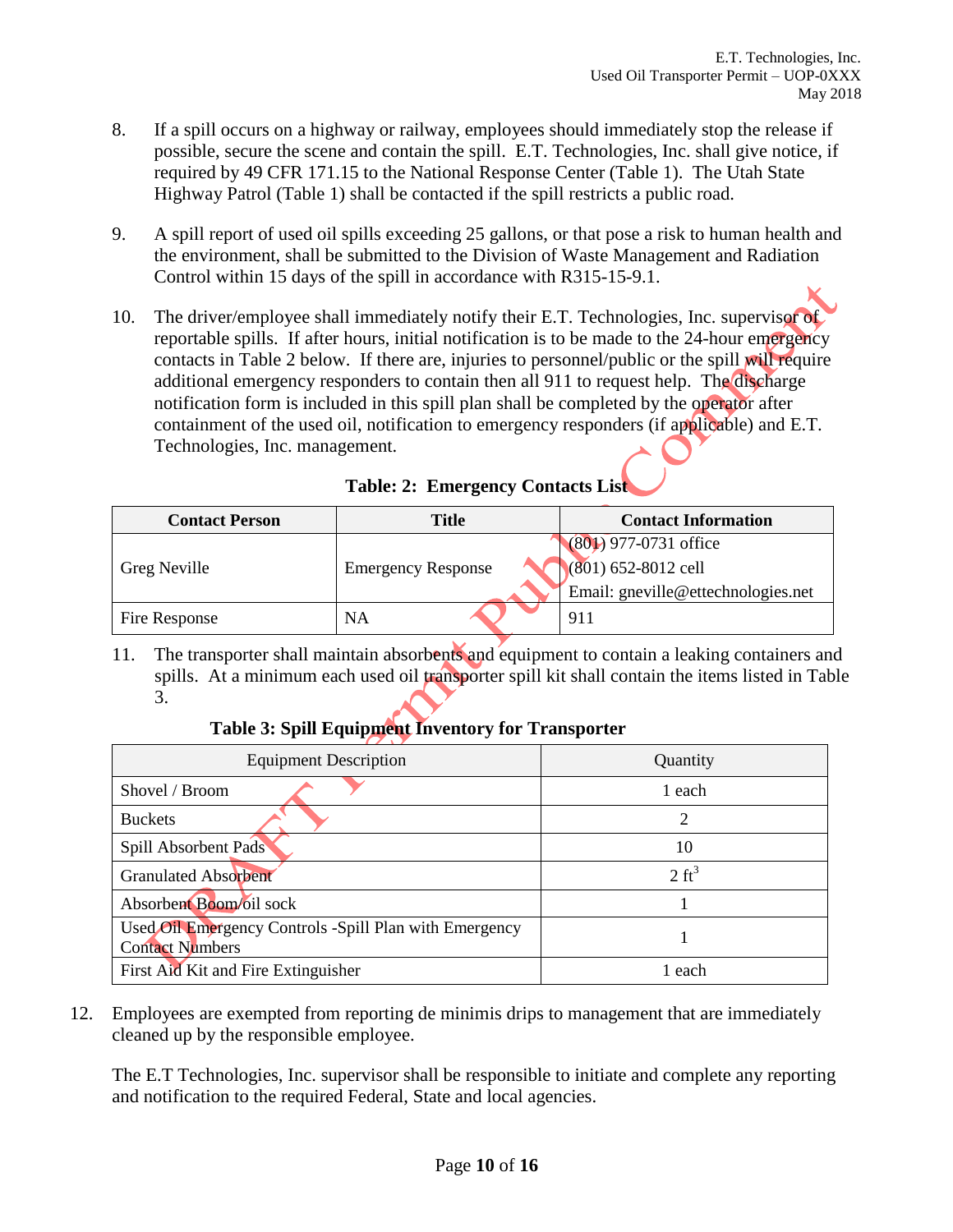# **Procedures for Recording Halogen Content**

## A. **General Procedures**

A.1. The Permittee's drivers shall document the halogen content of the used oil, the determination method and date of entry, if applicable, on the shipping record as follows:

## B. **Bill of Lading (Daily record for single transporter)**

B.1. When the Permittee determines the halogen content using halogen field screening methods or laboratory analytical methods in accordance with Attachment 3(Analysis Plan) the driver shall record the following halogen information:

Halogens  $\leq 1000$  ppm/test

Halogens >1000 ppm/test

B.2. When the Permittee determines the halogen content using Generator Knowledge provided by the generator, the driver shall write the following:

Halogens ≤1000 ppm/GenKno

Halogens >1000 ppm/GenKno

\*Note: The daily Bill of Lading must be dated.

# C. **Manifest (record for single or multiple transporters)**

C.1. When the Permittee determines the halogen content using halogen field screening methods or laboratory analytical methods in accordance with Attachment 3 (Analysis Plan) the driver shall record the following halogen information and date the entry in the special handling box of the manifest.

Halogens≤ 1000 ppm/test date

Halogens >1000 ppm/test date

C.2. When the Permittee documents the halogen content using Generator Knowledge the driver shall write the following:

Halogens ≤1000 ppm/GenKno **(**Date)

Halogens >1000 ppm/GenKno (Date**)**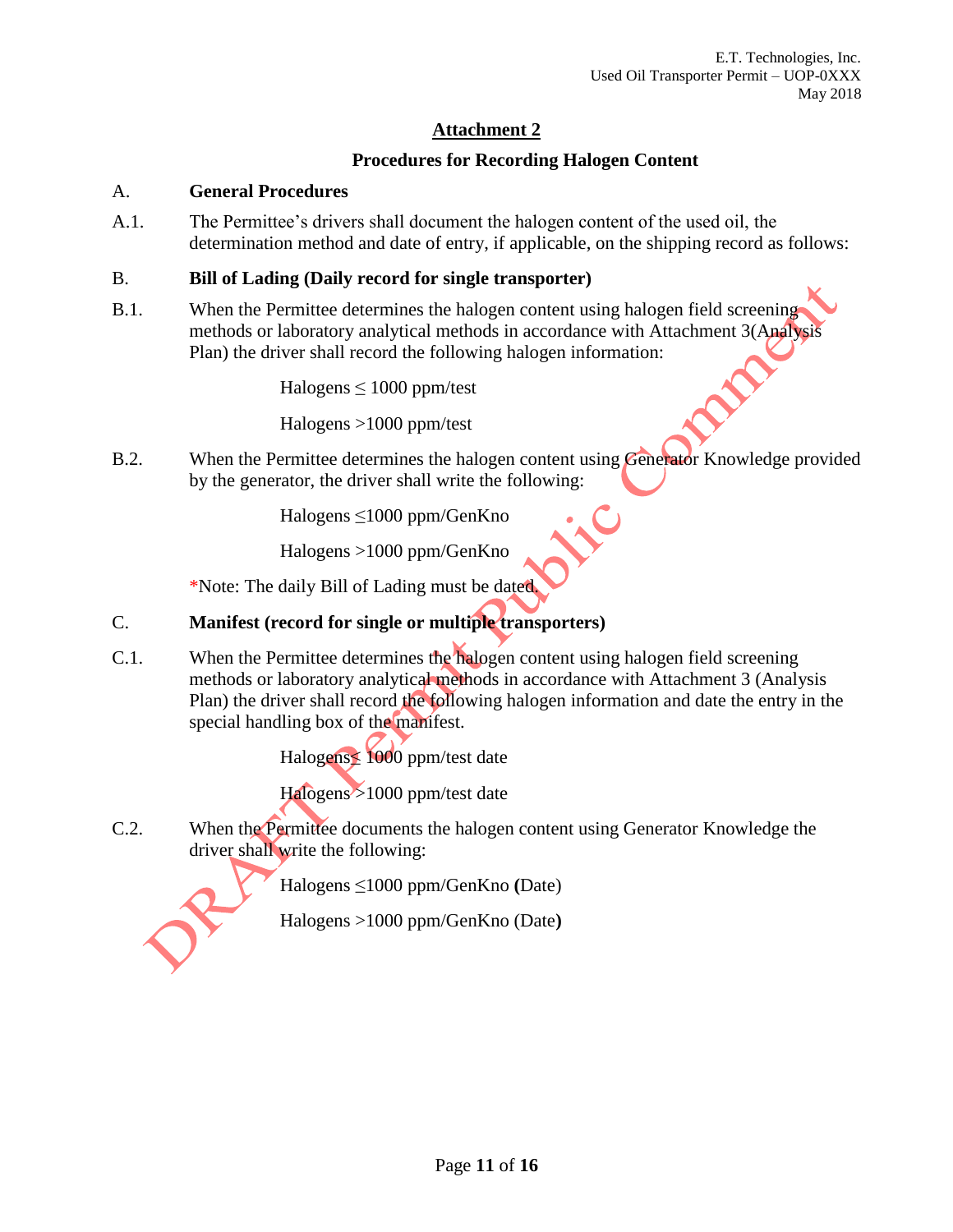## **Analysis Plan**

#### **A. General Requirements**

A.1. The Permittee shall verify that the halogen content of the used oil collected prior to transport in accordance with at least one of the following halogen verification methods in accordance with B through D:

## **B. Halogen Field Screening Methods**

- B.1. If he Permittee screens the generator's used oil to verify halogen concentration, the Permittee shall use a halogen field screening method in accordance with the following requirements:
- B.2. Used oil that contains less than 20% water shall be screened for halogens with a CLOR-D-TECT<sup>®</sup> halogen test kit (EPA Method 9077).
- B.3. Used oil that contains between 20% and 70% water shall be screened for halogens with a HYDROCLOR- $Q^{\circledast}$  test kit. The resulting halogen concentration must be corrected using the following conversion formula to calculate true halogen concentration.

*True Halogen Concentration = Reading Syringe + [(10 + ml oil in sample)/10]*

**Example**: sample contains 6 ml water and 4 ml oil (60% water) and the syringe reading is 2,000 ppm, then the true concentration is:

*2,000 ppm [(10 + 4)/10] = 2,800 ppm*

- B.4. Used oil that contains greater than 70% water shall be screened for halogens with a HYDROCLOR-Q<sup>®</sup> test kit. Correction of the halogen screening results is not required.
- B.5. The Permittee shall document on acceptance records or bill of lading the screening results.
- B.6. The requirement for a quality control sample (duplicate) may be satisfied by testing prior to off-loading from permitted vehicles in accordance with the CLOR-D-TECT® kits (EPA Method 9077) and is not required for each load collected at individual generators.

# **C. Halogen Laboratory Analytical Methods**

- C.1. **If the Permittee submits a representative used oil sample to a Utah-certified laboratory to** analyze for total halogen concentration, the Permittee shall use Method 9076 or other equivalent method approved by the Director.
- C.2. The Permittee shall document the analytical results on the transportation document such as a bill of lading or manifest.

## **D. Halogen Generator Knowledge Method**

D.1. The Permittee shall have information on file, (e.g., analytical testing, industry process knowledge) from the generator which is sufficient, as determined by the Director, to support any use of generator knowledge.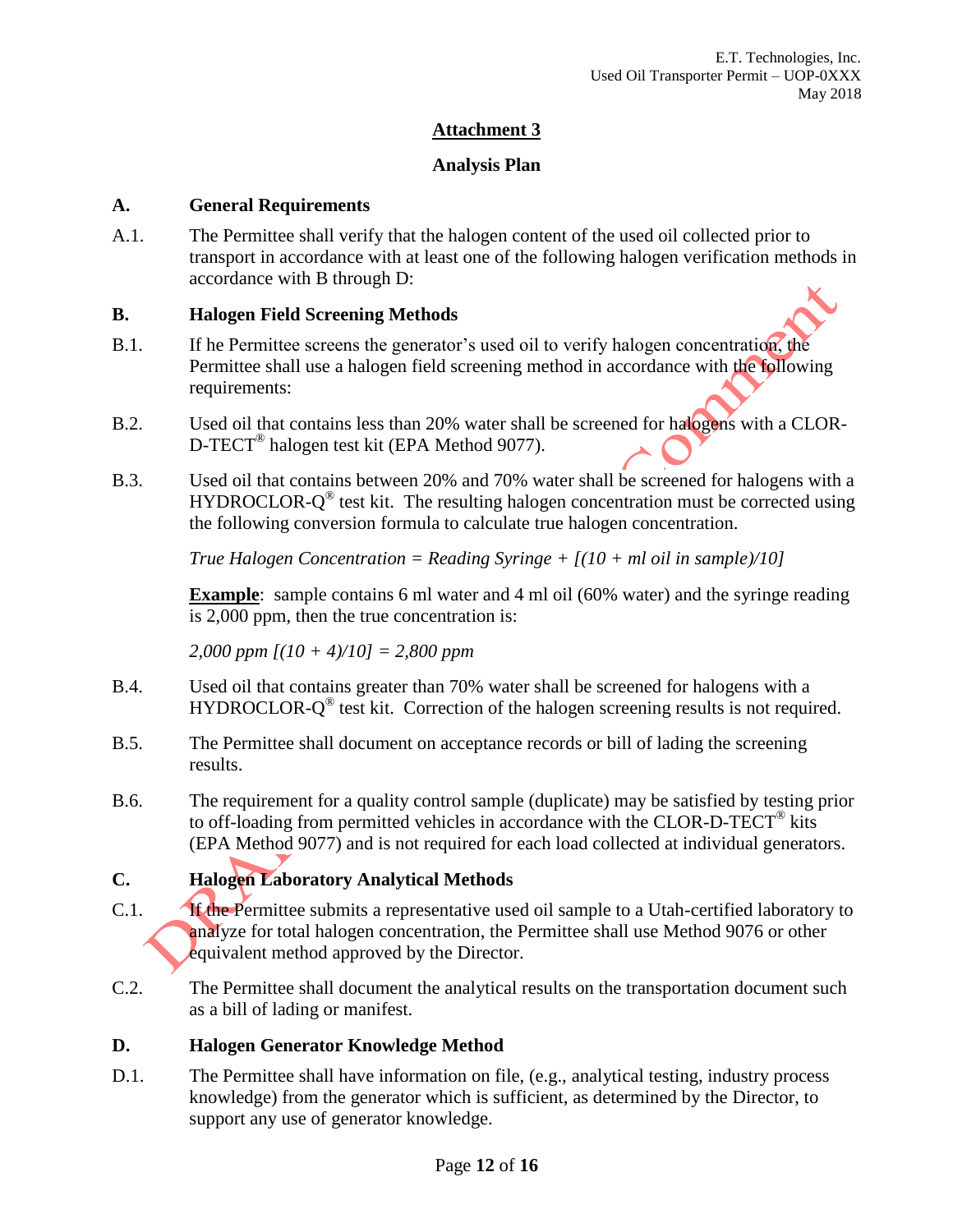- D.2. The Permittee may not rely solely on a safety data sheet (SDS) in making a halogen concentration determination.
- D.3. If relying on generator knowledge, the Permittee shall document on the shipping record the use of generator knowledge in accordance with Attachment 2 (Procedures for Recording Halogen Content).
- D.4. Used oil determined to be on-specification by a Utah-registered marketer can be collected and transported without further testing. Bills of lading, manifests or other used oil transportation records shall include copies of the analytical results for reference.

## **E. PCB Contaminated Used Oil**

- E.1. The Permittee shall not accept for transport used oil with PCB concentrations greater than or equal to 50 mg/kg. Used oils containing PCB concentrations greater than or equal to 50 mg/kg are subject to TSCA regulations 40 CFR 761. Used oils containing PCB concentrations greater than or equal to 2 mg/kg but less than 50 mg/kg are subject to both R315-15 of the Utah Administrative Code and 40 CFR 761.
- E.2. Table 1 lists required laboratory PCB sample preparation and analytical methods.

| <b>Sample Preparation</b><br><b>Methods</b> | <b>Analytical Method</b>                                                | Analytes $*$      |                     |
|---------------------------------------------|-------------------------------------------------------------------------|-------------------|---------------------|
|                                             | 8082A<br>Analyses of the<br>Aroclors bolded/* in<br>the last column are | <b>PCB CAS RN</b> | <b>PCB</b> Aroclor® |
|                                             |                                                                         | 12674-11-2        | $1016*$             |
|                                             |                                                                         | 147601-87-4       | 1210                |
|                                             |                                                                         | 151820-27-8       | 1216                |
|                                             |                                                                         | 11104-28-2        | 1221*               |
| 3500C (General)                             |                                                                         | 37234-40-5        | 1231                |
|                                             |                                                                         | 11141-16-5        | 1232*               |
| 3580A (Preparation)                         |                                                                         | 71328-89-7        | 1240                |
|                                             | mandatory                                                               | 53469-21-9        | $1242*$             |
| 3665A (Cleanup)                             |                                                                         | 12672-29-6        | 1248*               |
|                                             |                                                                         | 165245-51-2       | 1250                |
|                                             |                                                                         | 89577-78-6        | 1252                |
|                                             |                                                                         | 11097-69-1        | 1254*               |
|                                             |                                                                         | 11096-82-5        | 1260*               |
|                                             |                                                                         | 37324-23-5        | 1262                |
|                                             |                                                                         | 11100-14-4        | 1268                |

# **Table 1: PCB Sample Preparation and Analytical Methods**

- E.3. The Permittee shall obtain analytical results of dielectric oil used in transformers and other high voltage devices, verifying the PCB concentrations are less than 50 mg/kg prior to loading the used oil into the transportation vehicle.
- E.4. PCB used oil may not be diluted to avoid any provision of 40 CFR 761.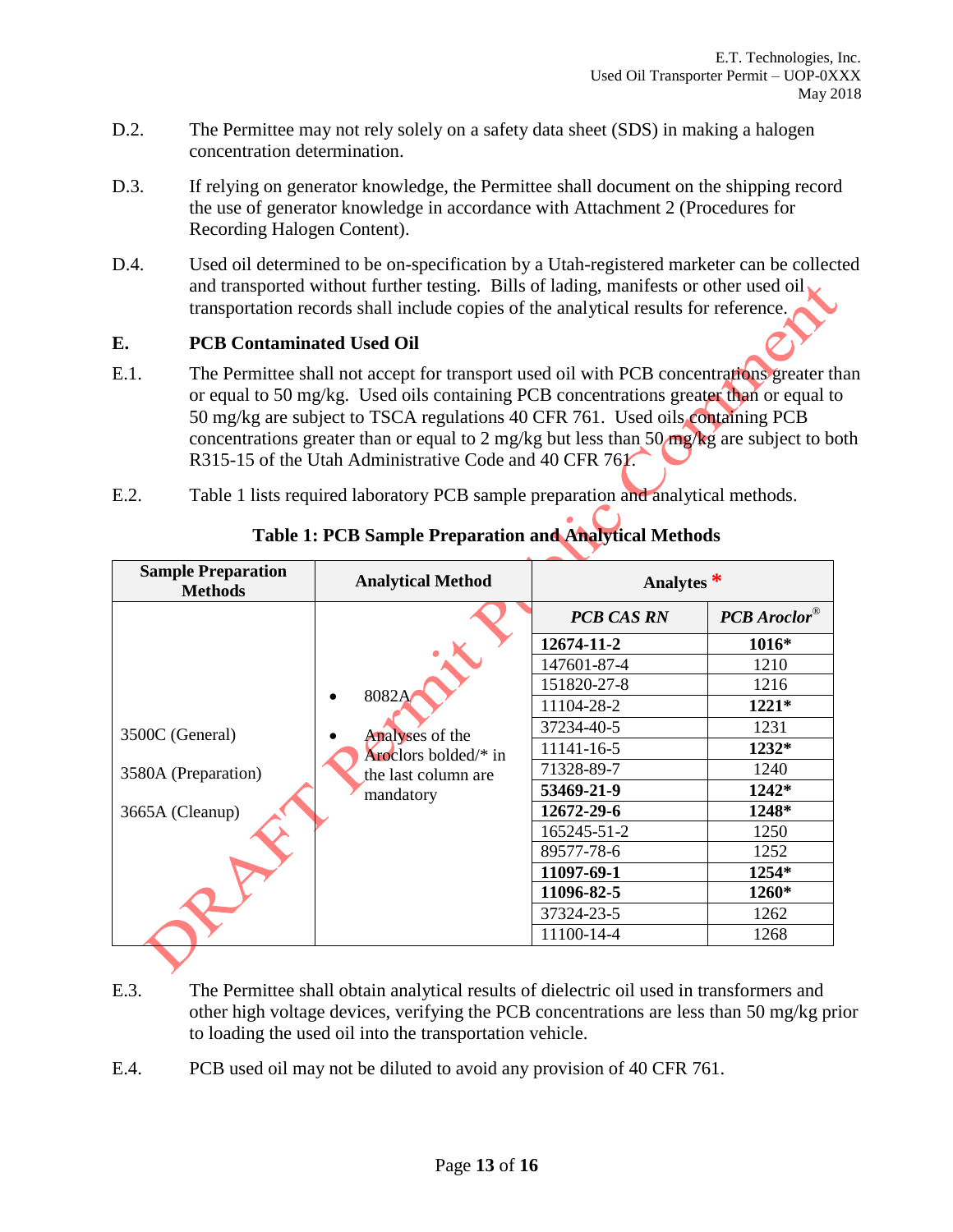E.5. If PCB concentrations greater than or equal to 2 mg/kg have been transported, the Permittee shall assume that all subsequent loads of used oil are contaminated with PCBs and has a quantifiable PCB concentrations of 2 mg/kg or greater unless the equipment has been decontaminated as described in 40 CFR 761 Subpart S

DREAM Rental Public Comment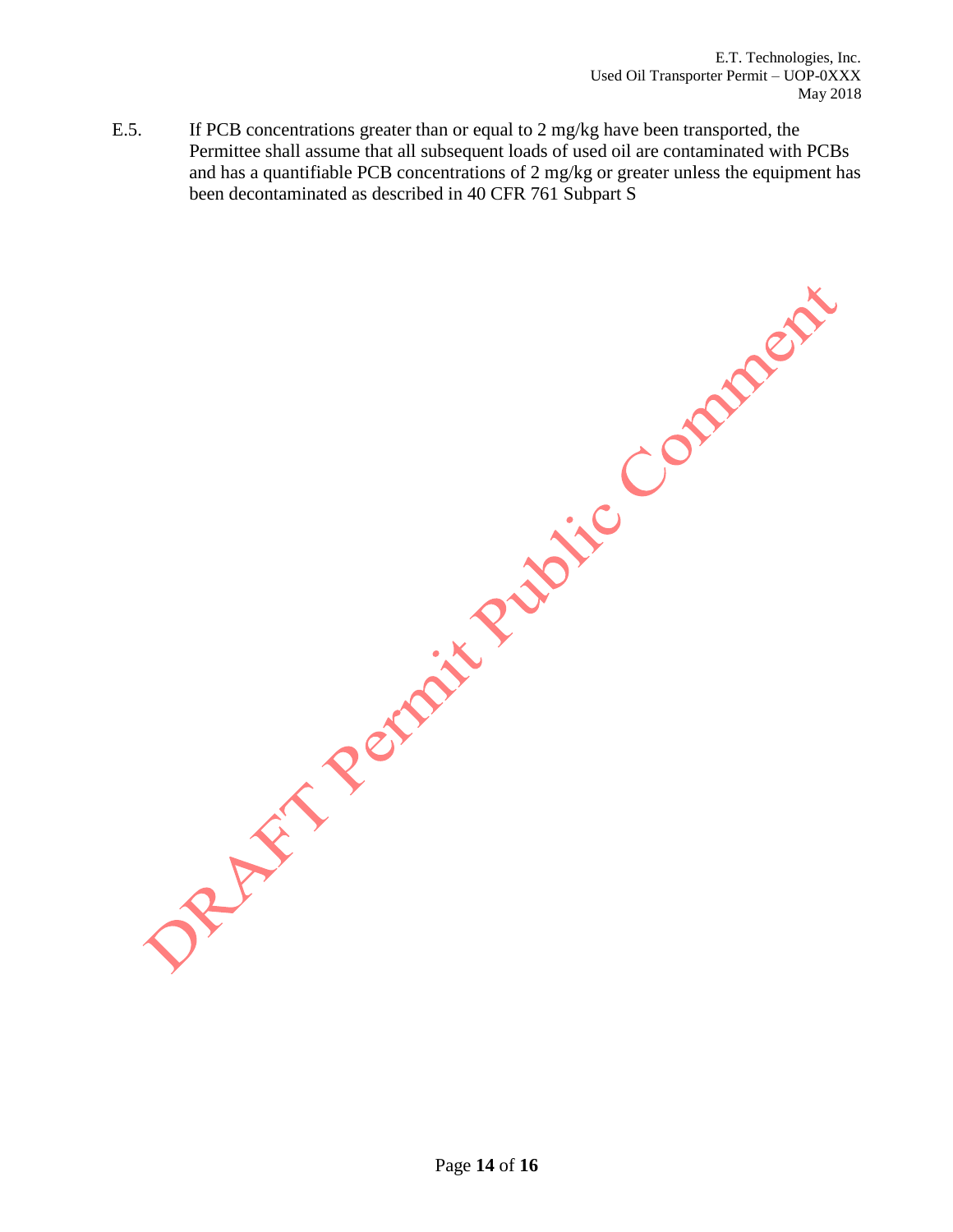## **Sample Collection Procedures General**

- **A.1.** E.T Technologies, Inc. employees shall use the sampling procedures below to collect representative sample from customers' tanks and containers when screening used oil for halogen content prior to collection.
- A.2. Drums or containers of used oil from different sources or processes shall be sampled individually at each generator's facility.
- A.3. Composite sampling is only allowed for a maximum of 500 gallons from containers of used oil that are generated from the same source or process at each generator's facility.

#### B. **Procedure 1- Containers < 375 gallons**

B.1. Sampling Equipment

Composite Liquid Waste Sampler (COLIWASA) nominally 175 ml, 39 inch, sample jar.

B.2. Step 1

Take COLIWASA and dip into drum or tote make sure the tube fills up a good cross section before closing.

B.3. Step 2

Open sample jar and dispense the entire contents from COLIWASA into sample jar.

B.4. Step 3

Screen sample using CLOR-D-TECT halogen test kit in accordance with Attachment 3 (Analysis Plan).

B.5. Step 4

Empty the sample in the bucket back into the used oil container/tank.

# **C. Procedure 2 – Containers ≥ 375 gallons**

- C.1. Sampling Equipment Composite Liquid Waste Sampler (COLIWASA)
- $C.2.$  Step  $\Gamma$

Lower a COLIWASA tube slowly into the liquid waste at a rate that allows the liquid level inside and outside the tube to equalize.

 $C.3.$  Step 2

Slowly withdraw COLIWASA tube from the liquid. Either wipe the exterior of the sampler tube with a disposable cloth or allow excess liquid to drain back into the used oil container/tank.

C.4. Step 3

Discharge the sample by placing the lower end of the tube into a sample container.